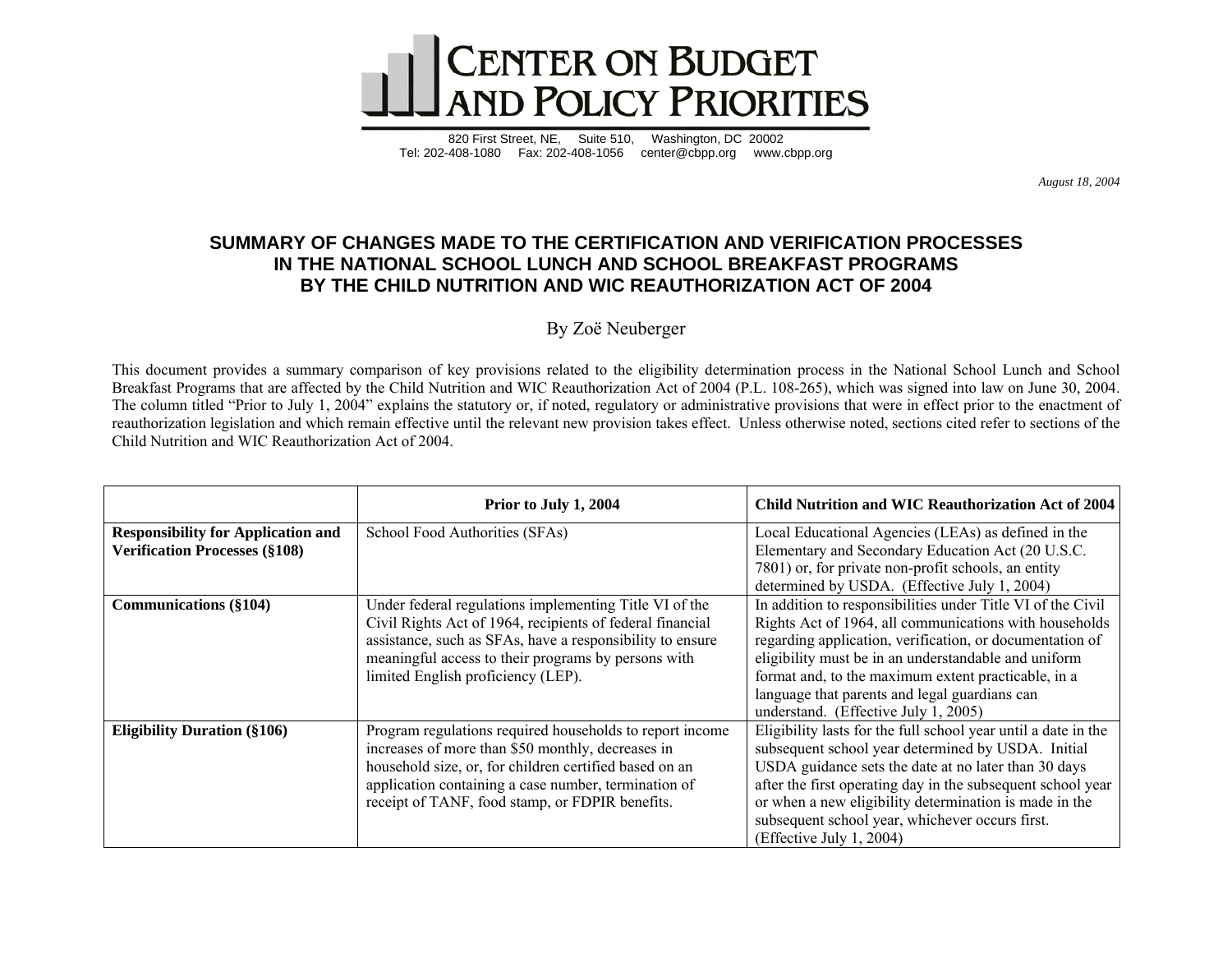|                                                                    | Prior to July 1, 2004                                                                                                                                                         | Child Nutrition and WIC Reauthorization Act of 2004                                                                                                                                                                                                                                                                                                                                                                                                                                                                                                                                                                                                                                                                                                                                                                                                                                                                                           |
|--------------------------------------------------------------------|-------------------------------------------------------------------------------------------------------------------------------------------------------------------------------|-----------------------------------------------------------------------------------------------------------------------------------------------------------------------------------------------------------------------------------------------------------------------------------------------------------------------------------------------------------------------------------------------------------------------------------------------------------------------------------------------------------------------------------------------------------------------------------------------------------------------------------------------------------------------------------------------------------------------------------------------------------------------------------------------------------------------------------------------------------------------------------------------------------------------------------------------|
| <b>Categorical Eligibility for Migrant</b><br><b>Youth (§107)</b>  | Not permitted.                                                                                                                                                                | Required for children or youth defined as migrant under<br>the Elementary and Secondary Education Act (20 U.S.C.<br>6399), including children or spouses of migratory<br>agricultural workers, dairy workers, or fishers (or<br>children themselves) who have moved to obtain<br>temporary or seasonal work within the last three years.<br>(Effective July 1, 2004)                                                                                                                                                                                                                                                                                                                                                                                                                                                                                                                                                                          |
| <b>Categorical Eligibility for Homeless</b><br><b>Youth (§107)</b> | Permitted under administrative guidance.                                                                                                                                      | Required for children or youth defined as homeless<br>under the McKinney-Vento Homeless Assistance Act<br>$(42 U.S.C. 11434a(2))$ , including children in shelters,<br>sleeping in public places, or living doubled up.<br>(Effective July 1, 2004)                                                                                                                                                                                                                                                                                                                                                                                                                                                                                                                                                                                                                                                                                           |
| <b>Categorical Eligibility for Runaway</b><br><b>Youth (§107)</b>  | Permitted under administrative guidance if the runaway<br>youth were defined as homeless under the McKinney-<br>Vento Homeless Assistance Act (42 U.S.C. 11434a(2)).          | Required for children or youth served by the runaway<br>and homeless youth grant program under the Runaway<br>and Homeless Youth Act (42 U.S.C. 5701 et seq.),<br>which funds shelters, transitional living programs, and<br>street outreach for runaway youth.<br>(Effective July 1, 2004)                                                                                                                                                                                                                                                                                                                                                                                                                                                                                                                                                                                                                                                   |
| <b>Direct Certification through Food</b><br><b>Stamps (§104)</b>   | Optional                                                                                                                                                                      | Optional until LEAs are required to directly certify<br>children in households receiving food stamp benefits.<br>The requirement is phased in as follows:<br>• effective July 1, 2006 — districts with enrollment of<br>25,000 students or more in the preceding year;<br>$\bullet$ effective July 1, 2007 — districts with enrollment of<br>10,000 students or more in the preceding year;<br>• effective July 1, 2008 - all districts.<br>Each Food Stamp state agency and state agency<br>administering the school lunch program must enter into<br>an agreement to ensure that: 1) any child receiving<br>food stamp benefits shall be certified as eligible for free<br>lunches and breakfasts without further application and<br>2) the Food Stamp state agency shall cooperate in<br>carrying out direct certification and direct verification<br>of children in households receiving food stamp benefits.<br>(Effective July 1, 2005) |
| <b>Direct Certification of Other</b><br>Children (§104)            | Optional for families receiving TANF assistance if state<br>standards are comparable to or more restrictive than on<br>June 1, 1995 or for families receiving FDPIR benefits. | Optional for:<br>• families receiving TANF assistance if state standards<br>are comparable to or more restrictive than on June 1,<br>1995 and<br>• children or youth who are categorically eligible under<br>$§107$ (see above).<br>(Effective July 1, 2005)                                                                                                                                                                                                                                                                                                                                                                                                                                                                                                                                                                                                                                                                                  |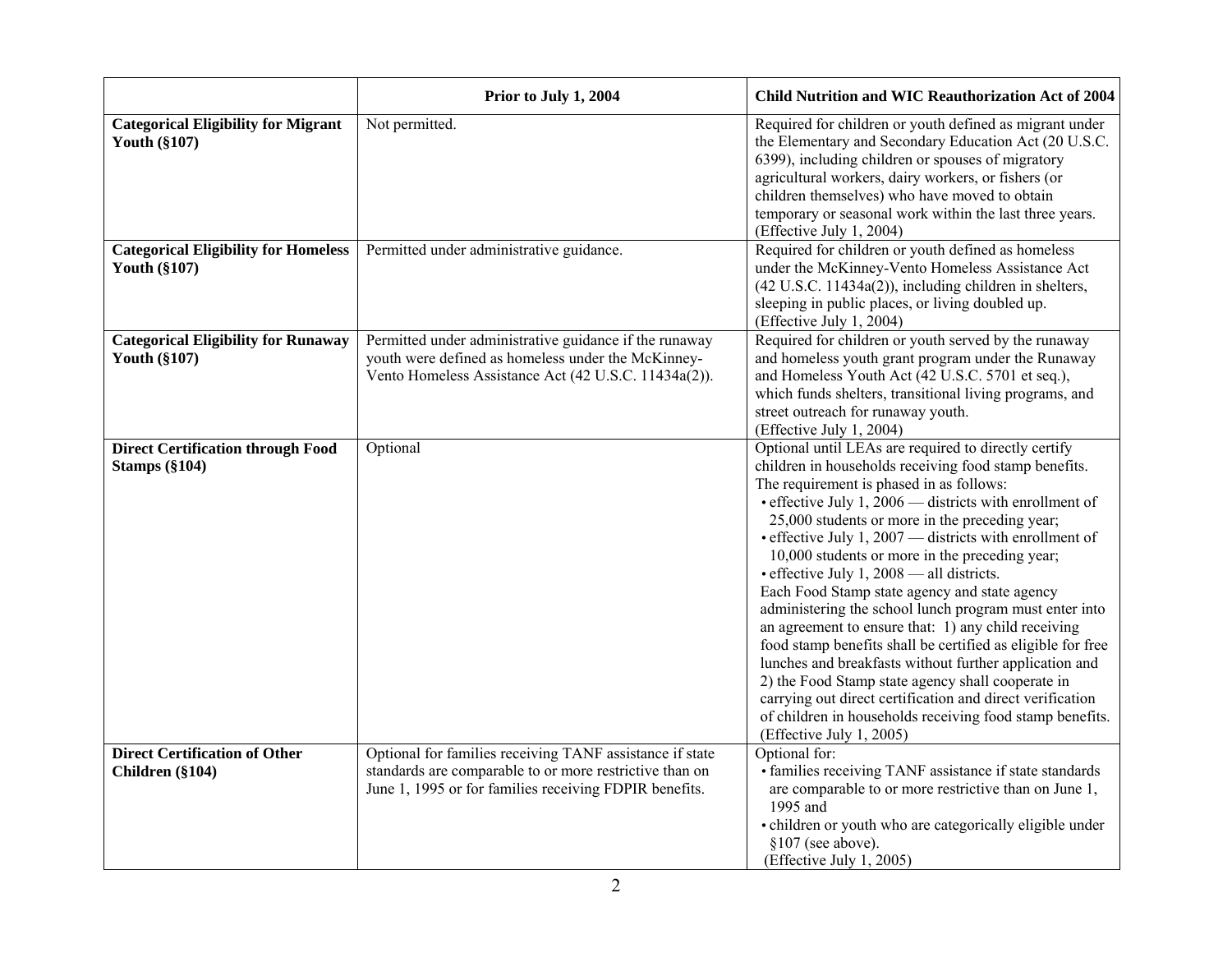|                                             | Prior to July 1, 2004                                                                                                 | Child Nutrition and WIC Reauthorization Act of 2004                                                              |
|---------------------------------------------|-----------------------------------------------------------------------------------------------------------------------|------------------------------------------------------------------------------------------------------------------|
| <b>Household Application (§105)</b>         | Optional                                                                                                              | Required for all children in a household that attend                                                             |
|                                             |                                                                                                                       | schools under the same LEA. (Effective July 1, 2005)                                                             |
| <b>Notification of Possible Eligibility</b> | Program regulations require school meal application and                                                               | Requires school meal applications and descriptive                                                                |
| $(\$104)$                                   | media materials to include notification that TANF, food<br>stamp, and FDPIR, participants could submit an application | materials to include notification that WIC, TANF, food<br>stamp, and FDPIR participants may be eligible for free |
|                                             | with a case number rather than income information.                                                                    | or reduced-price meals and that documentation may be                                                             |
|                                             |                                                                                                                       | requested to verify eligibility. (Effective July 1, 2005)                                                        |
| <b>Electronic Applications (§104 and</b>    | Permitted under administrative guidance.                                                                              | Applications and descriptive materials may be made                                                               |
| \$105)                                      |                                                                                                                       | available electronically over the internet and, if the                                                           |
|                                             |                                                                                                                       | application is submitted electronically, an electronic                                                           |
|                                             |                                                                                                                       | signature may be accepted. (Effective July 1, 2005)                                                              |
| <b>Standard Verification Requirement</b>    | At SFA option:                                                                                                        | The lesser of 3,000 or 3% of applications selected from                                                          |
| $(\$105)$                                   | $\bullet$ the lesser of 3,000 or 3% of applications selected at<br>random or                                          | those reporting household income within \$100 of the                                                             |
|                                             | $\bullet$ the lesser of 1,000 or 1% of applications selected from                                                     | free or reduced-price eligibility limit or otherwise<br>defined as "error prone" by USDA.                        |
|                                             | those reporting household income within \$100 of the                                                                  | If there are not enough error prone applications to meet                                                         |
|                                             | free or reduced-price eligibility limit plus the lesser of                                                            | the sample size requirement, additional applications shall                                                       |
|                                             | 500 or 0.5% of applications with a TANF, food stamp,                                                                  | be selected at random.                                                                                           |
|                                             | or FDPIR case number.                                                                                                 | (Effective July 1, 2005)                                                                                         |
| <b>Reduced Verification Alternative</b>     | None                                                                                                                  | For LEAs that meet criteria (see below), at LEA option:                                                          |
| $(\$105)$                                   |                                                                                                                       | $\bullet$ the lesser of 3,000 or 3% of applications selected at                                                  |
|                                             |                                                                                                                       | random or                                                                                                        |
|                                             |                                                                                                                       | $\bullet$ the lesser of 1,000 or 1% of applications selected from                                                |
|                                             |                                                                                                                       | those reporting household income within \$100 of the                                                             |
|                                             |                                                                                                                       | free or reduced-price eligibility limit plus the lesser of                                                       |
|                                             |                                                                                                                       | 500 or 0.5% of applications with a TANF, food stamp,<br>or FDPIR case number.                                    |
|                                             |                                                                                                                       | (Effective July 1, 2005)                                                                                         |
| <b>Criteria for Reduced Verification</b>    | Not applicable.                                                                                                       | Either:                                                                                                          |
| Alternative (§105)                          |                                                                                                                       | • the LEA's verification non-response rate for the                                                               |
|                                             |                                                                                                                       | preceding school year was less than 20% or                                                                       |
|                                             |                                                                                                                       | • for LEAs with more than 20,000 children approved for                                                           |
|                                             |                                                                                                                       | free or reduced-price meals by application by                                                                    |
|                                             |                                                                                                                       | October 1 of the school year:                                                                                    |
|                                             |                                                                                                                       | o the LEA's verification non-response rate for the                                                               |
|                                             |                                                                                                                       | preceding school year was at least 10% below the                                                                 |
|                                             |                                                                                                                       | verification non-response rate for the second                                                                    |
|                                             |                                                                                                                       | preceding school year; or                                                                                        |
|                                             |                                                                                                                       | o for the 2005-2006 school year only — the LEA                                                                   |
|                                             |                                                                                                                       | conducts direct verification using data from two<br>programs.                                                    |
|                                             |                                                                                                                       | (Effective July 1, 2005)                                                                                         |
|                                             |                                                                                                                       |                                                                                                                  |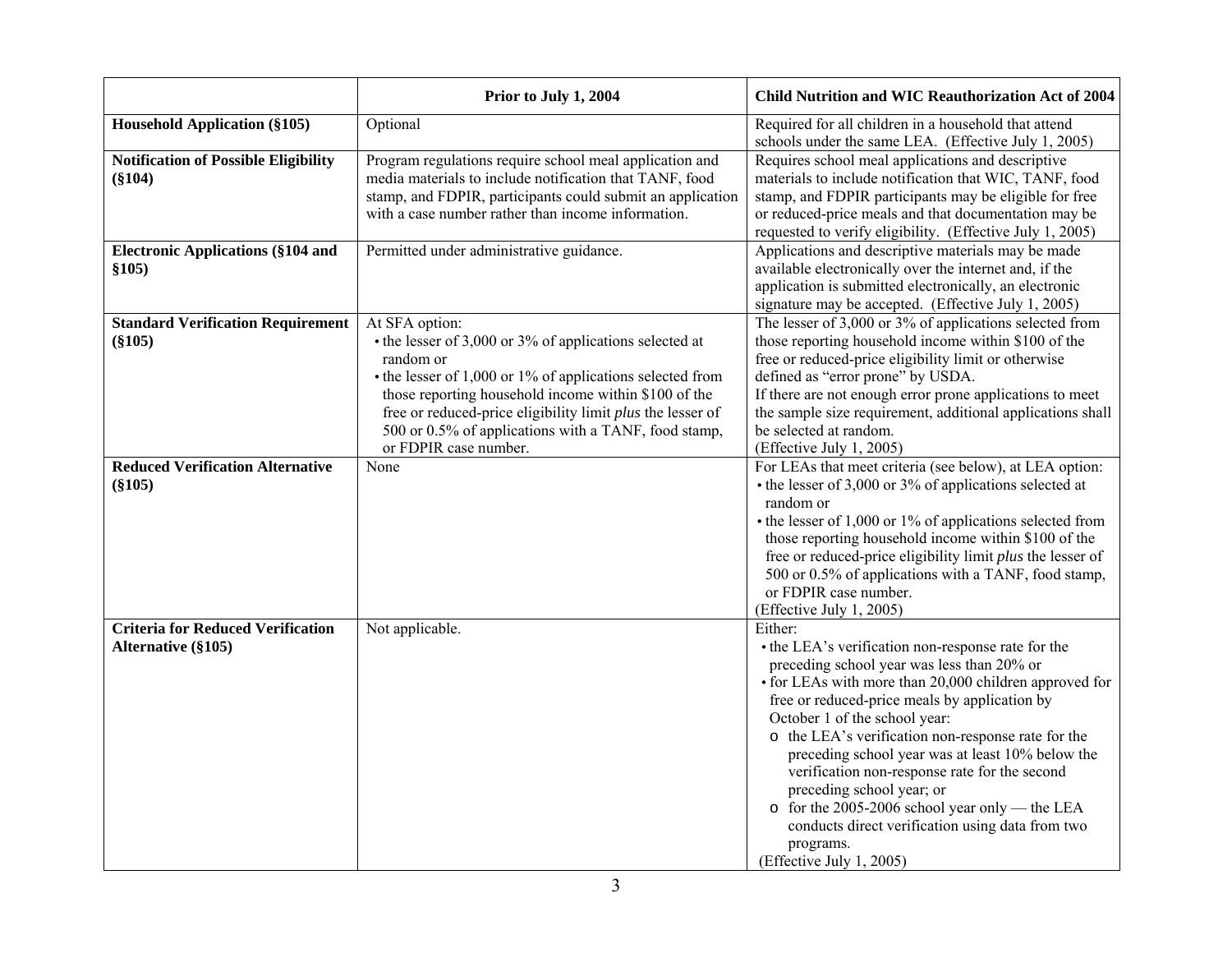|                                                                         | Prior to July 1, 2004                                                             | <b>Child Nutrition and WIC Reauthorization Act of 2004</b>                                                                                                                                                                                                                                                                                                                                                                                                                                                                                                                                                                                                                                                                                                                                                                                                                                                                                                                                                        |
|-------------------------------------------------------------------------|-----------------------------------------------------------------------------------|-------------------------------------------------------------------------------------------------------------------------------------------------------------------------------------------------------------------------------------------------------------------------------------------------------------------------------------------------------------------------------------------------------------------------------------------------------------------------------------------------------------------------------------------------------------------------------------------------------------------------------------------------------------------------------------------------------------------------------------------------------------------------------------------------------------------------------------------------------------------------------------------------------------------------------------------------------------------------------------------------------------------|
| <b>Making Substitutions in the</b><br><b>Verification Sample (§105)</b> | Not permitted.                                                                    | Based on individual review, up to 5% of applications<br>selected for verification may be removed from the<br>verification sample and replaced with other applications.<br>(Effective July 1, 2005)                                                                                                                                                                                                                                                                                                                                                                                                                                                                                                                                                                                                                                                                                                                                                                                                                |
| <b>Preliminary Review at Verification</b><br>$(\$105)$                  | Not addressed.                                                                    | Prior to conducting any other verification activity, the<br>LEA must ensure that each application selected for<br>verification is reviewed for accuracy by an individual<br>who did not make the initial eligibility determination.<br>Based on the preliminary review, the LEA must correct<br>the status of any approved application as needed and<br>notify the household of the change.<br>If the household is determined not to be eligible for free<br>or reduced-price meals the household may reapply with<br>income documentation.<br>(Effective July 1, 2005)                                                                                                                                                                                                                                                                                                                                                                                                                                           |
| <b>Direct Verification (§105)</b>                                       | Optional under program regulations using data to which<br>SFAs have legal access. | Optional using data relied upon by the food stamp<br>program, FDPIR, Medicaid, programs funded with<br>federal TANF or state maintenance-of-effort (MOE)<br>funds, or other USDA-approved income-tested<br>programs.<br>Data may be from any point in time as far back as 180<br>days prior to the school meal application.<br>For all programs listed above, <i>income</i> information may<br>be used to verify eligibility for free or reduced-price<br>meals.<br>Participation in the food stamp program, FDPIR, or<br>TANF assistance (if state standards are comparable to or<br>more restrictive than on June 1, 1995) may be<br>considered verification of eligibility for free meals.<br>Participation in Medicaid may be considered<br>verification of eligibility for free or reduced-price meals<br>in states in which the income eligibility limit under<br>§1902(1)(2)(C) of the Social Security Act is not more<br>than 133% or 185% of the poverty line, respectively.<br>(Effective July 1, 2005) |
| <b>Direct Verification Evaluation</b><br>$(\$105)$                      | Not addressed.                                                                    | \$2 million provided for an evaluation.<br>(Must be complete by June 30, 2007)                                                                                                                                                                                                                                                                                                                                                                                                                                                                                                                                                                                                                                                                                                                                                                                                                                                                                                                                    |
| <b>Discretion to Mandate Direct</b><br>Verification (§105)              | Not addressed.                                                                    | Based on an evaluation of the effectiveness and<br>feasibility of direct verification, USDA may require a<br>state or LEA to implement direct verification through<br>one or more means-tested program.                                                                                                                                                                                                                                                                                                                                                                                                                                                                                                                                                                                                                                                                                                                                                                                                           |